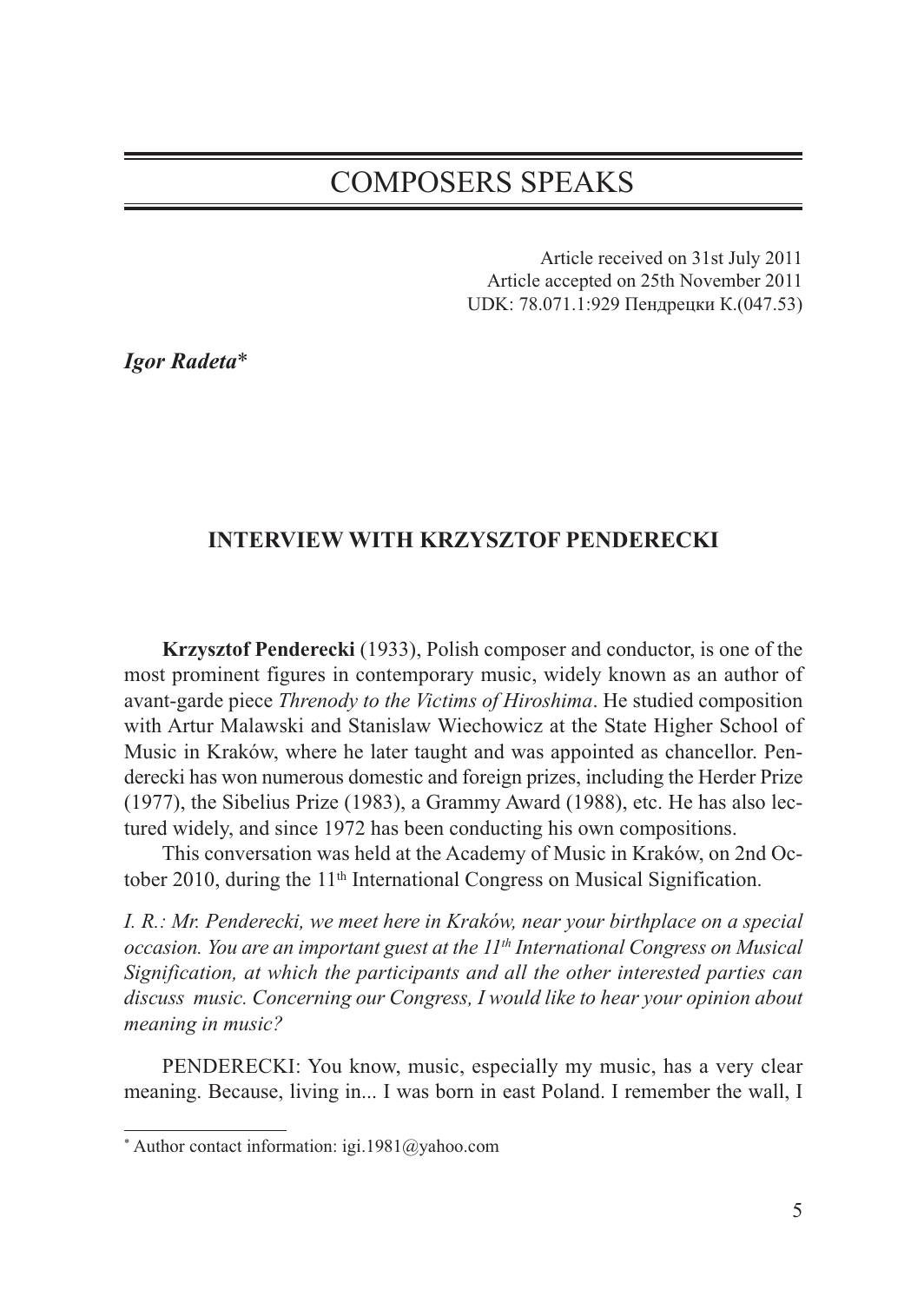remember what happened after. Long years of... Forty years of the mental occupation by Russia. So, I decided that music, which is of course an abstract language, but... not only for me... Because I wanted to say something through my music at a time when it was impossible to tell the truth. So, to my interest, especially in sacral music. Sacral music was persecuted. Sacral music was not written. Composers were afraid to write sacral music in the fifties... But, I was writing it... I was a young, angry composer. Actually, all my life I have been doing what I want to. No matter where I was living... So, first... my sacral music. Then, my music which was concerned with the political situation and history, of course... I do not write political music, but... Because of the subject. Universal subjects were particularly important. Especially in our country. Pieces like *Threnody for the Victims of Hiroshima,* but then the *St. Luke Passion*, which was written for the millenium of Christianity in Poland. Exactly one thousand years since 966. And then the *Polish Requiem*, which is a piece about what I actually witnessed, not directly, but I was living in Poland at that time. War, the victims of slaughter... But of course, this is a part of my music. The other part has nothing to do with the situation and the place in which I am living.

*I. R.: So, you would agree that music is a powerful media to transfer meanings, ideas, values...*

PENDERECKI: Yes. It could. Through the text, situation, titles...

*I. R.: The important thing about this, the story around the meaning, is the very essence of music. Because music is written to be listened to. So, it is meant to be listened to by the audience, by people from different cultures. So... We agreed that your music has a specific meaning and that there is also, I suppose, a specific way, in musical terms, to transfer that kind of message to the audience. Are you sure that your music, especially the one without words, could transfer such a message? That there are some universals in music?*

PENDERECKI: I think that music is a universal kind of language... which is a synthesis of what is going on around me. Music, my music... actually, is mine, it means that I don't belong to any school, movement, or group of composers. I try to be myself. My music is my music. Sometimes it concerns what is going on around me, but of course, this is, as I have already said, no more than ten percent of my music. I wrote maybe one hundred and forty pieces in my long life, writing every day. So, not every single piece has a special meaning.

*I. R: Yes, but it is important that you have continuous contact with the audience through your music.*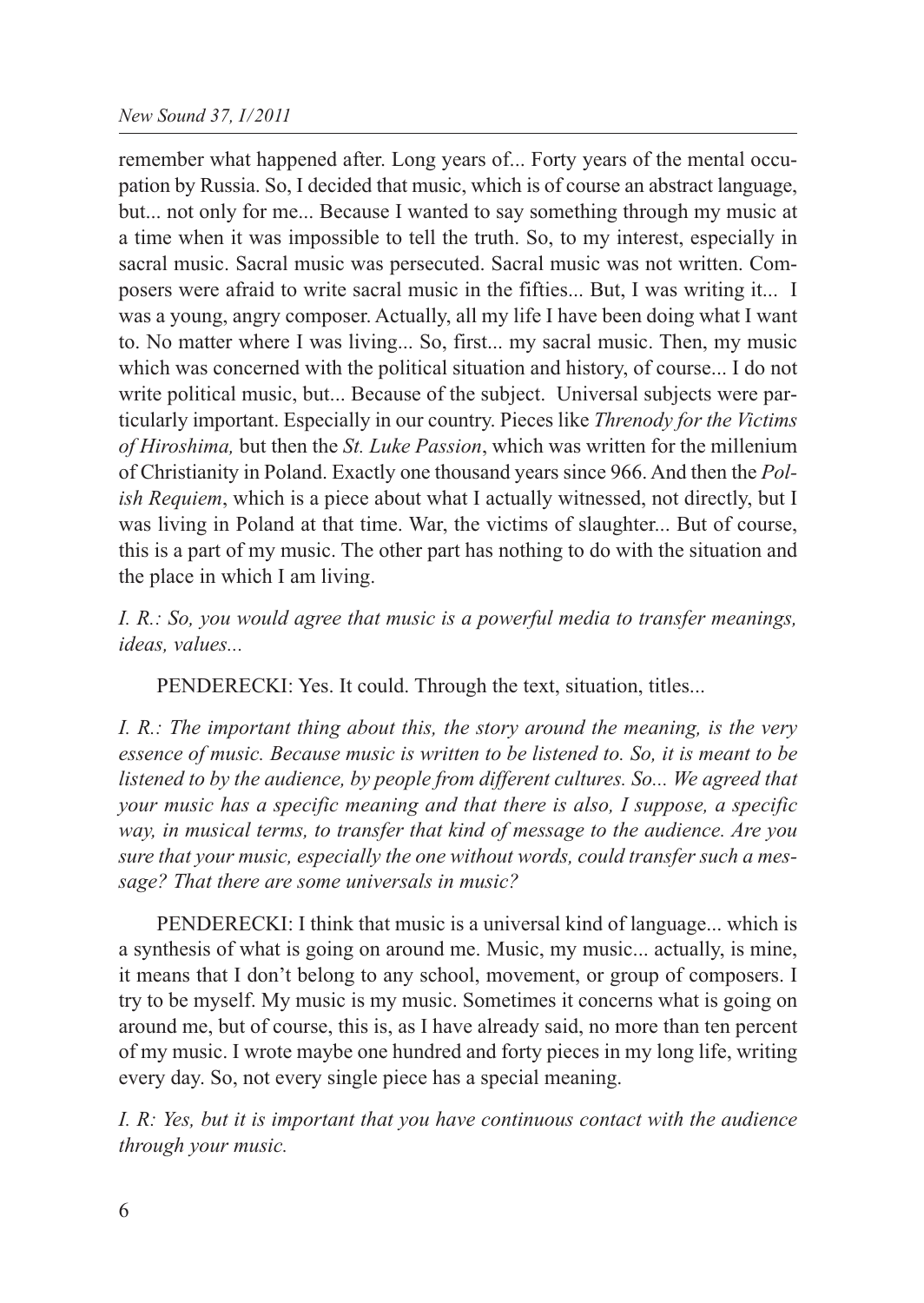PENDERECKI: Yes, and I really have my audience, which has followed me all these years, actually.

*I. R: There is a one thing about, let's say, accomplished or great composers that seems odd. Often musicologists neglect the importance of influence during the learning process, at university, for example. No one grows alone. To whom do you owe your current status and knowledge about creating/composing music?*

PENDERECKI: I started playing in a small town, as a child, at the age of six, maybe even earlier. I took lessons in the piano and then the violin. And almost from the beginning, I started to compose. I mean, I couldn't really play well, but I was composing. I remember my first piece, which I wrote for the birthday of my grandmother when I was, I think, seven. But of course, in that time I didn't have lessons in theory, I was just practicing on my instrument. Writing music in the style which I was practising, like Wieniawski, Paganini, which I couldn't really play well, but in that time I was fascinated by that music. So, my first compositions were like the music of the 19<sup>th</sup> century. Until I went to school, to Kraków to study music, and then my music started to change. I had a professor who was obsessed with polyphony, the first one. So, he told me that I had to stop composing and start learning counterpoint. And I did, for three years, privately, with this professor. And then I entered the Academy of Music, and again, for three years, studied counterpoint. Because my professor, Artur Malawski, was also very interested in polyphony.

## *I. R.: Was it a fruitful experience to study so much polyphony?*

PENDERECKI: Yes, for at least six years I had polyphony. I think this is necessary, writing polyphony... fugues, canons... whatever... *notam contra notam*, for one year almost, *floridus*, all this...

*I. R.: I supposed it helped you to develop the technique to express yourself?*

PENDERECKI: Yes, I think polyphony develops the possibility, the ability to hear music, horizontal, not vertical. My music is also horizontal. My music is very polyphonic.

*I. R.: The epoch in which one artist could be a competitive contributor to different disciplines is a matter of the past, I think. We should remember the Renaissance. Nevertheless, apart from being a prominent figure in the Western tradition of serious, classical music history, you have an active international career as a conductor, a very long experience in the position of an academic lecturer, you were the dean of a Faculty and, above all, had an outstanding influence on various as-*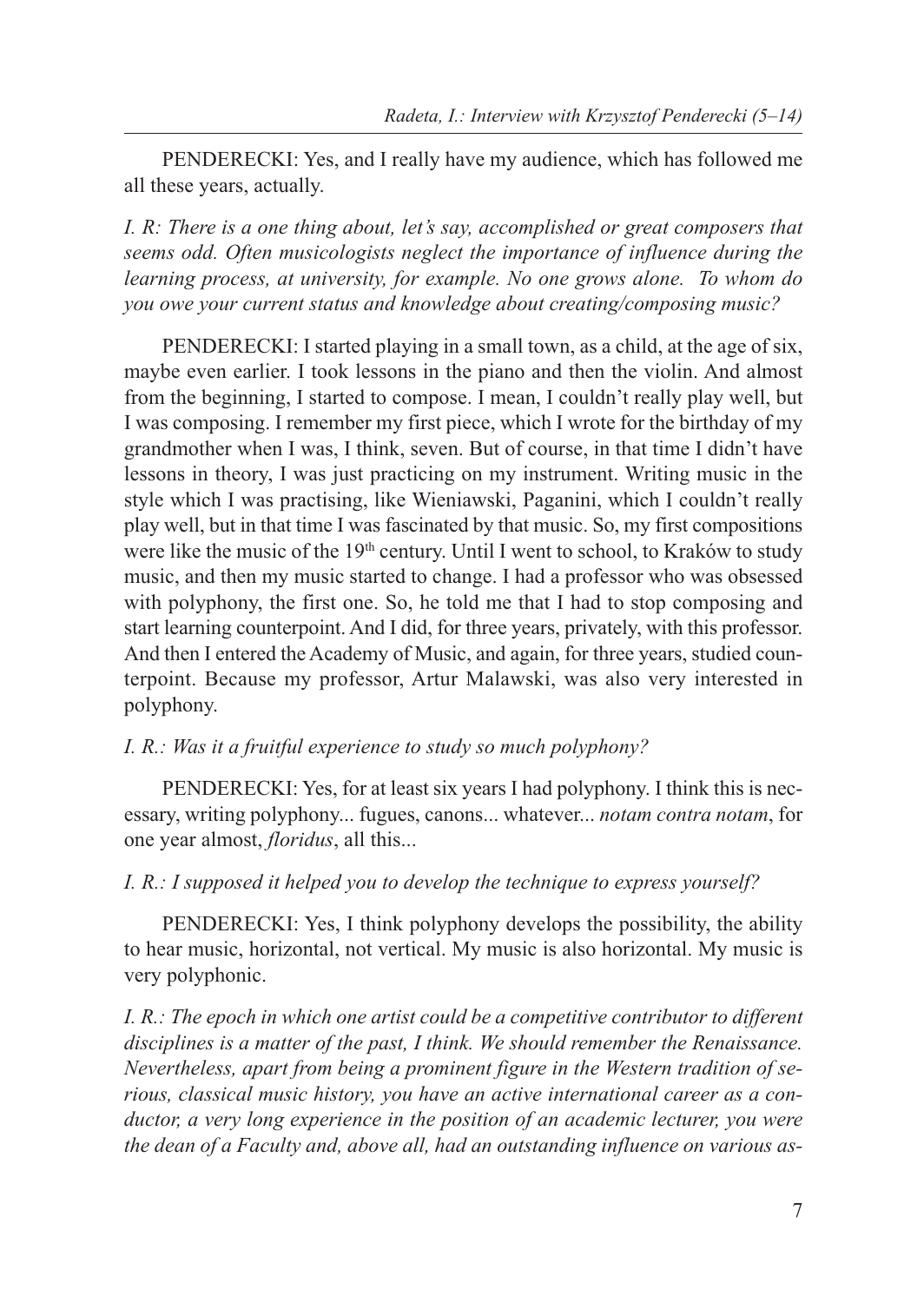# *pects of organizational matters concerning musical life. How do you handle and balance all these areas?*

PENDERECKI: You know, I was primarily always interested in my compositions. I was teaching, of course. But this was secondary for me, being the dean or chancellor of the Academy. That was something I was asked to do. Because, there was political pressure on the school. They wanted to change a professor.

#### *I. R.: For a political reason?*

PENDERECKI: Yes. A strong political influence. My colleagues asked to nominate me as chancellor. I have very good people working for me, actually. I have always continued to write music. I was teaching, of course, for many years. And then I went to Japan, the USA. I was teaching for years. But primarily, I was interested in my compositions, always.

#### *I. R: These other aspects didn't bother you much, you had time?*

PENDERECKI: Yes, but... they bugged me. The problem is... Here, the level is very high, in Poland. But in America, it is very low. The students come to study composition... They have no idea about harmony, counterpoint, you know, orchestration, which I had to study, I think, for five years. Because, I was in secondary school, also, music school. And then high school. I studied for many years. But I was teaching, you know, especially in the States. But it wasn't very pleasant. The students were not prepared. Without counterpoint you cannot really be a composer. You can write songs or something, but not really write a symphony.

#### *I. R: They haven't any basic knowledge?*

PENDERECKI: No. Very little. What I have learned is that we were lucky because, you know, Kraków was one of the cities which was not destroyed and all the professors from Warsaw, Vilnius, which was a Polish city, came here to Kraków to escape. Because this was the only untouched city after the war. So, we had really fantastic possibilities to study.

## *I. R: Could you name one student who had a particular interest in composition during your teaching career?*

PENDERECKI: Yes. Marek Stachowski. He was my student. The hall in this school is named after him. He is a very interesting composer. Then... Stanislav Radman. He is a little bit different in direction. He wrote music for movies and theater. However, he was a very gifted composer. And then, these last years, I had some... But, you know... Students now... They are... We were starving, we didn't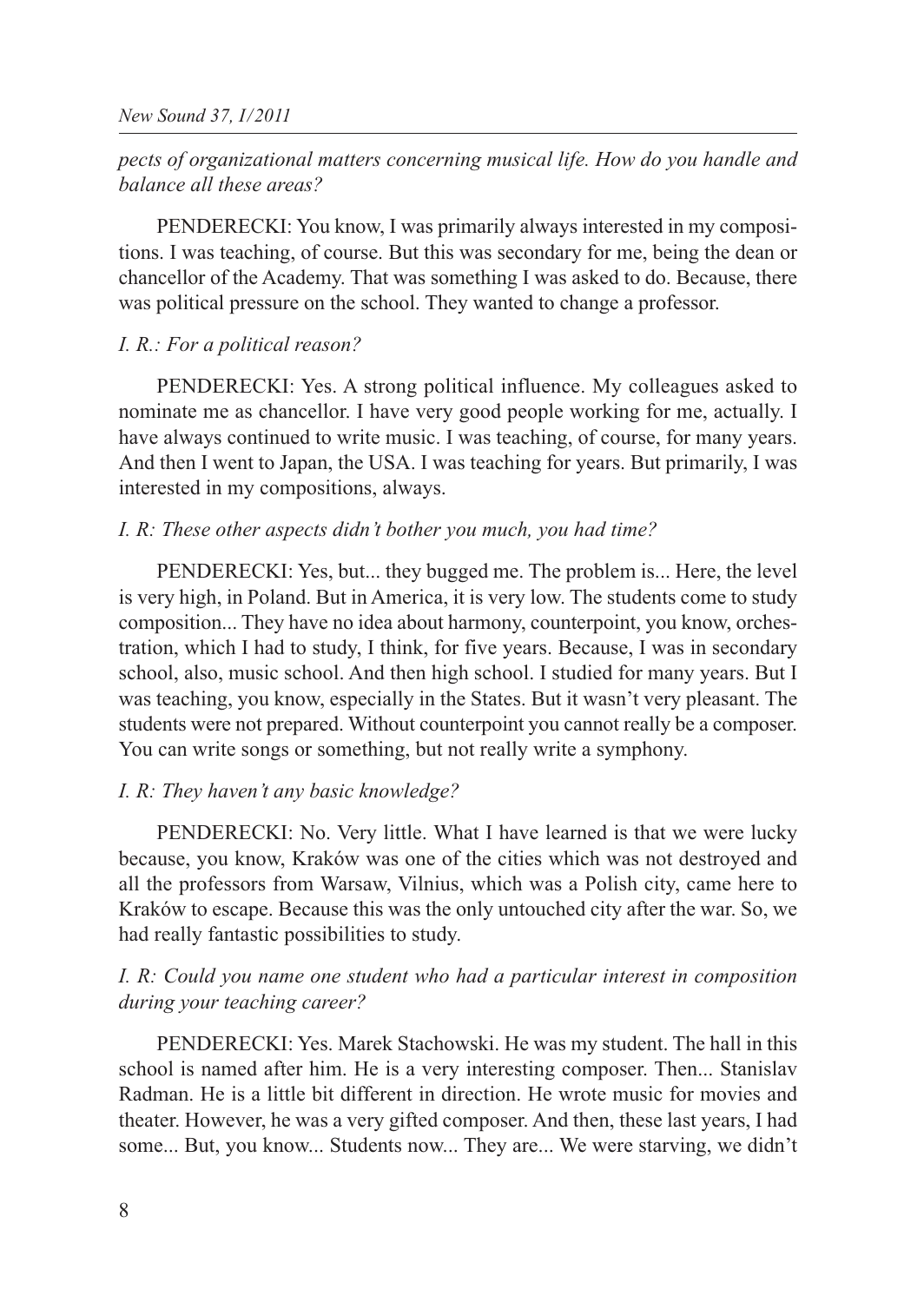think about making money or anything. The idea was important. Now the students want to make money. One is in Hollywood, writing music for movies, Abel Korzeniowski. He is a very gifted one. So, from time to time you have some good students, but, you know. You teach for ten years. And in ten years, you have one really good student, who will continue.

*I. R: You once said that you have always written very personal music. Is there any other feature of your musical language that connects various phases you have gone through in all these years?*

PENDERECKI: This is, maybe, inspiration. In these years, I mean I am talking now about the fifties, I became very interested in electronic music. This was a source of inspiration for the pieces *Anaklasis*, *Threnody*, *Polymorphia*. It was very important for me. But then I started to write sacral music, and then the text became the source of inspiration... the sacral text, from the Old Testament. You know, I was not only writing Catholic music, I was also writing Orthodox music for the Slavonic Church. I wrote *Utrenja*, *The Song of the Cherubim*.

Also, I wrote some music inspired by Hebrew music: *Kaddish*, *Seven Gates of Jerusalem*. So, I am open to all kinds of inspiration.

#### *I. R: But, there always has to be some specific reason, some motivation.*

PENDERECKI: Not always. You know, actually, I wrote *The Song of the Cherubim* after I visited your country. I was listening to some choral music of the Church. And I wrote *The Song of the Cherubim*. So, right after the visit I wrote *The Song of Cherubim*. So, you know, every composer needs inspiration.

*I. R: How do you understand the phenomenon of time, particularly in a musical context? The relationship between our being-in-time and the time of a musical piece is important in much of your works, even those from the avant-garde period. After all, music unfolds and lives in time.*

PENDERECKI: Yes, this is, of course, an important subject. Because when writing long pieces, big pieces, like I do, time is very important. You cannot just write an hour-and-a-half piece without thinking in terms of form. Form is time, of course. So, this is, I think... I always write bigger pieces, like the symphony. I make hundreds of sketches. But the first idea is very important. Writing on a piece of paper, the shape of the piece I want to write. The specific timing, like the sketches in which you have the high points of a piece, the finale, and so forth. And then, when I am writing the piece I always have in mind the whole piece. Even when writing the tails, I am thinking in terms of what this fragment will be later in the whole piece. So, for me, this is thinking in time. Because the architec-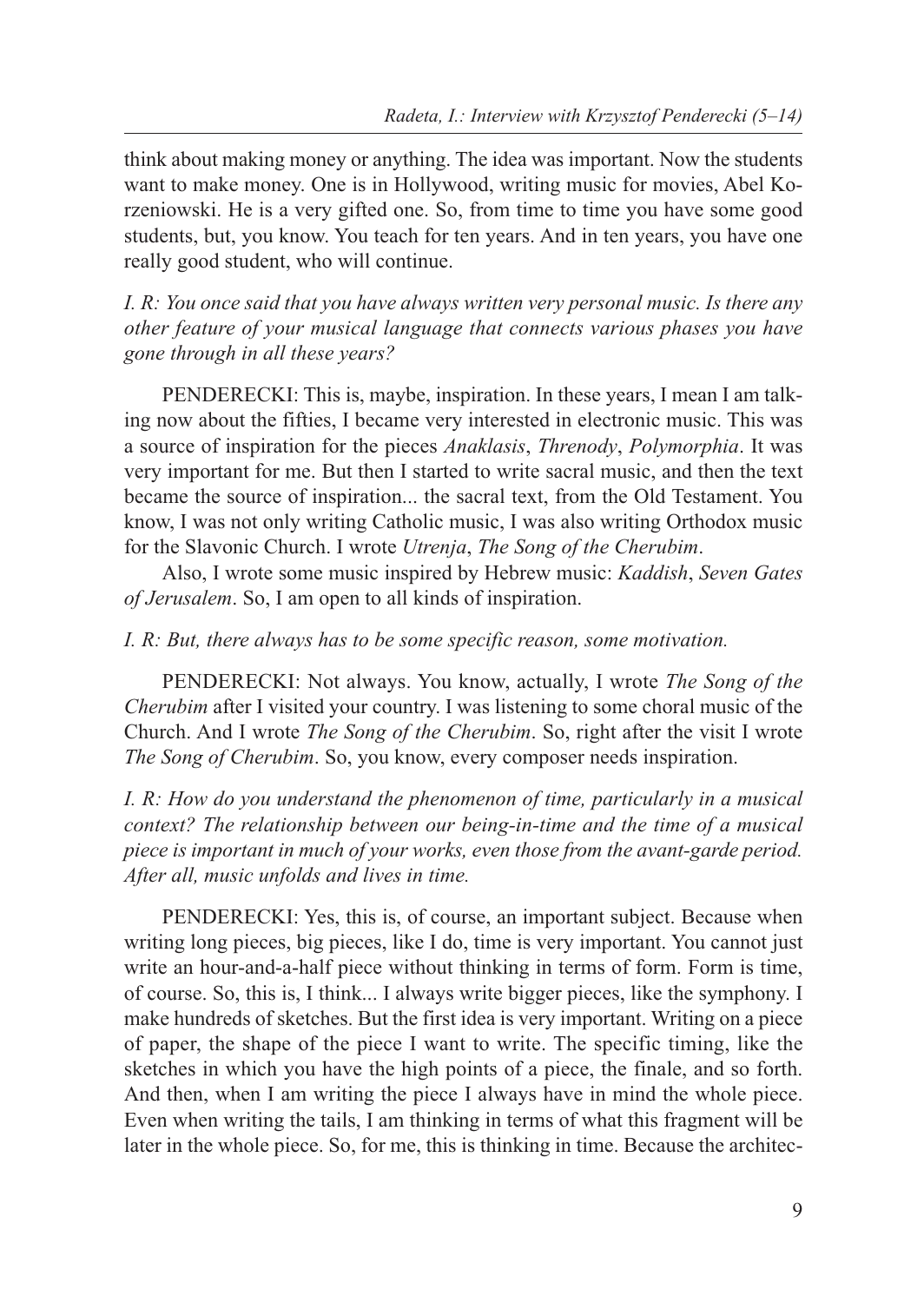ture of the piece is very important for me. Maybe the most important. Because music is easy to write. But to know exactly, you know, what the situation of this note will be in the whole piece, that I always have in mind.

### *I. R: In advance.*

PENDERECKI: Yes. Absolutely.

#### *I. R: The notion of narration is important.*

PENDERECKI: Everything. I write hundreds of pages of sketches. And then I write the piece.

*I. R: We were saying that the source is important in music. So, philosophically speaking, what is actually the source of a sound – precisely, a new sound never heard before in music history? Is it just an instrument, the human voice, some new technology or a certain concept and idea?*

PENDERECKI: Everything is important. I introduced some instruments, new instruments which are very rarely used. Like in *The Seven Gates*, tubaphones. An instrument which plays a very important role in this piece. So, we are always searching for a new sound, a new combination of sounds. But also some instrument. Because, we are using old instruments, museum instruments actually, you know. Almost every instrument is a museum instrument. But there is also the style of orchestration which is very important. In this I have a very good background. Because, all three of my professors of orchestration were very good.

*I. R: It is interesting how, for example, Edgar Varèse first had the idea of a sound. And he would try to search for that particular sound in a symphonic orchestra. Then, only later, did he come to this new instrument. So, in his case, first it was the longing and then the fulfillment.*

PENDERECKI: Yes. I think this is just the imagination of the composer. He has to realize what he wants to hear. Usually, it's the combination of existing instruments. But sometimes, of course, you have to invent some new instrument.

*I. R: You were and you still are a rather welcome guest in Belgrade. You were there several times, on different occasions, in different roles. Last time, nearly two years ago, your Second Concerto for violoncello and orchestra had its premiere in the capital city of Serbia. What memories do you have about musical life in Belgrade?*

PENDERECKI: Very good. I remember. I always have a very good audience. The time you have mentioned, the *Second Concerto*, there was a 'cellist. She is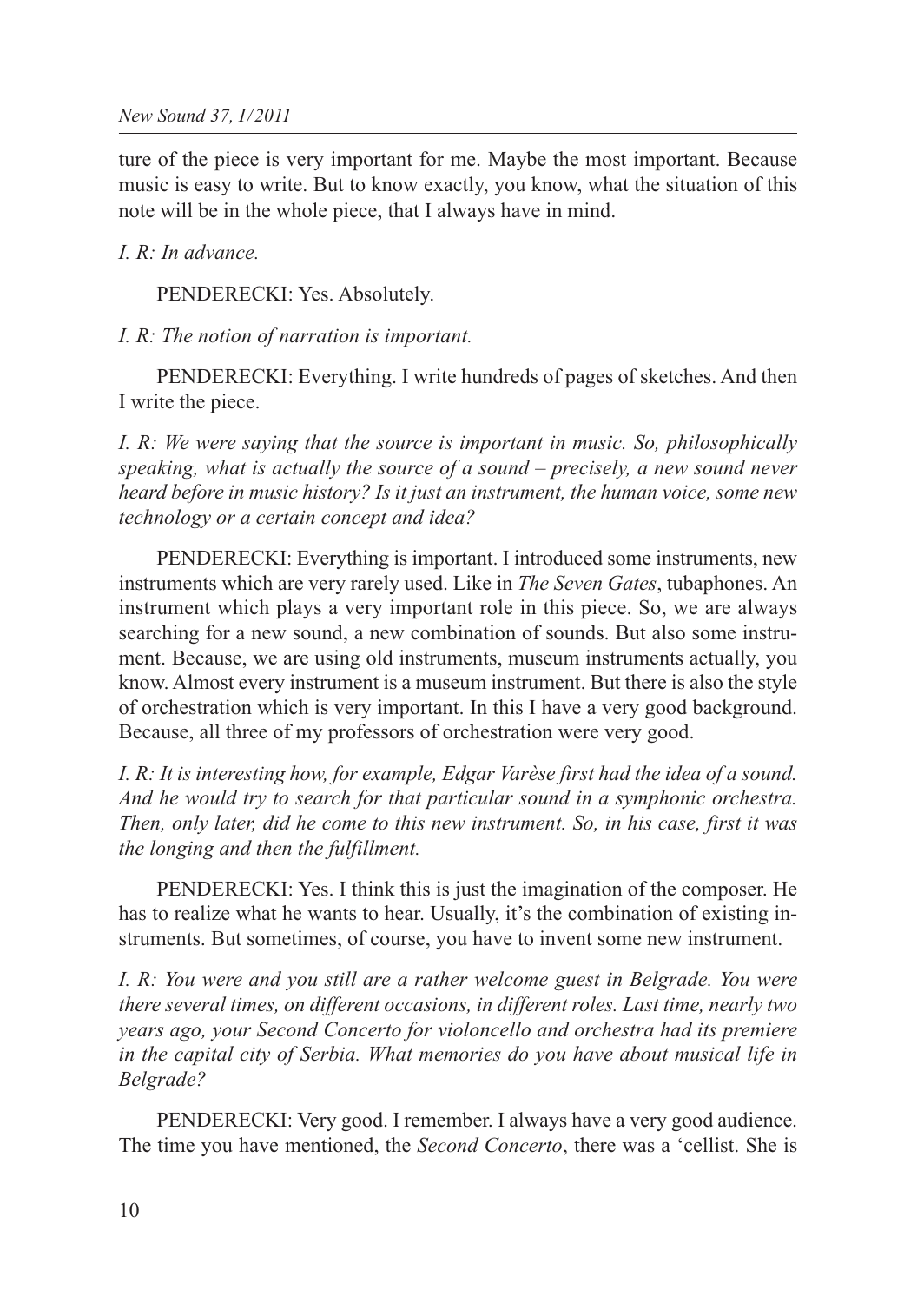from Belgrade, Maja Bogdanović, and she is a professor at the Music Academy in Berlin. I remember she gave a fantastic performance. Really.

#### *I. R: And the orchestra?*

PENDERECKI: Very good. This is a very difficult piece, the *Second Concerto*. The most difficult piece for orchestra I've written, really. It was in 1982. At that time I was using a very virtuoso orchestra.

*I. R: But you were satisfied with the orchestra?*

PENDERECKI: Yes. A very good performance.

*I. R: How do you comment the current status of classical/serious music, particularly its life in the modern mass media. Would it be wrong to say that Western classical music has somehow merged with contemporary cultural flows or we should speak about, the still strongly defended elitist position?*

PENDERECKI: I am mostly concerned about my music. I have no influence on what is going on around me. Of course, there is something... now... especially, so-called light music or pop music is a little bit closer, now, to the kind of... Because, you know, even the word contemporary was only, actually used for the music which we were writing, which was avant-garde. That was contemporary music. And now they use the word contemporary for everything. But, not only that. They use some innovations, which we discovered in our music, avant-garde music. So, now there is not such a big distance, or difference between the two kinds of music.

*I. R: Yes, the relationship is now different from what it was in the fifties and sixties. In some of your interviews, it is apparent that you sense some sort of crisis in musical development that was going on after the late fifties of the previous century.*

PENDERECKI: Yes. I think that after this very rapid development of the avant-garde, which was in the second half of the fifties and sixties, music in the seventies already became very scholastic. Counterpoint music, especially the Darmstadt School, the Donaueschingen Group and also, in Poland, the Warsaw Autumn. It was very scholastic music. Music which really didn't develop. It was just repeating and repeating... What we did fifty years ago... I don't see any innovation, real inovation in our time, now.

*I. R: So, there is some kind of recycling process of old ideas going on.*

PENDERECKI: This is a recycling of already used material.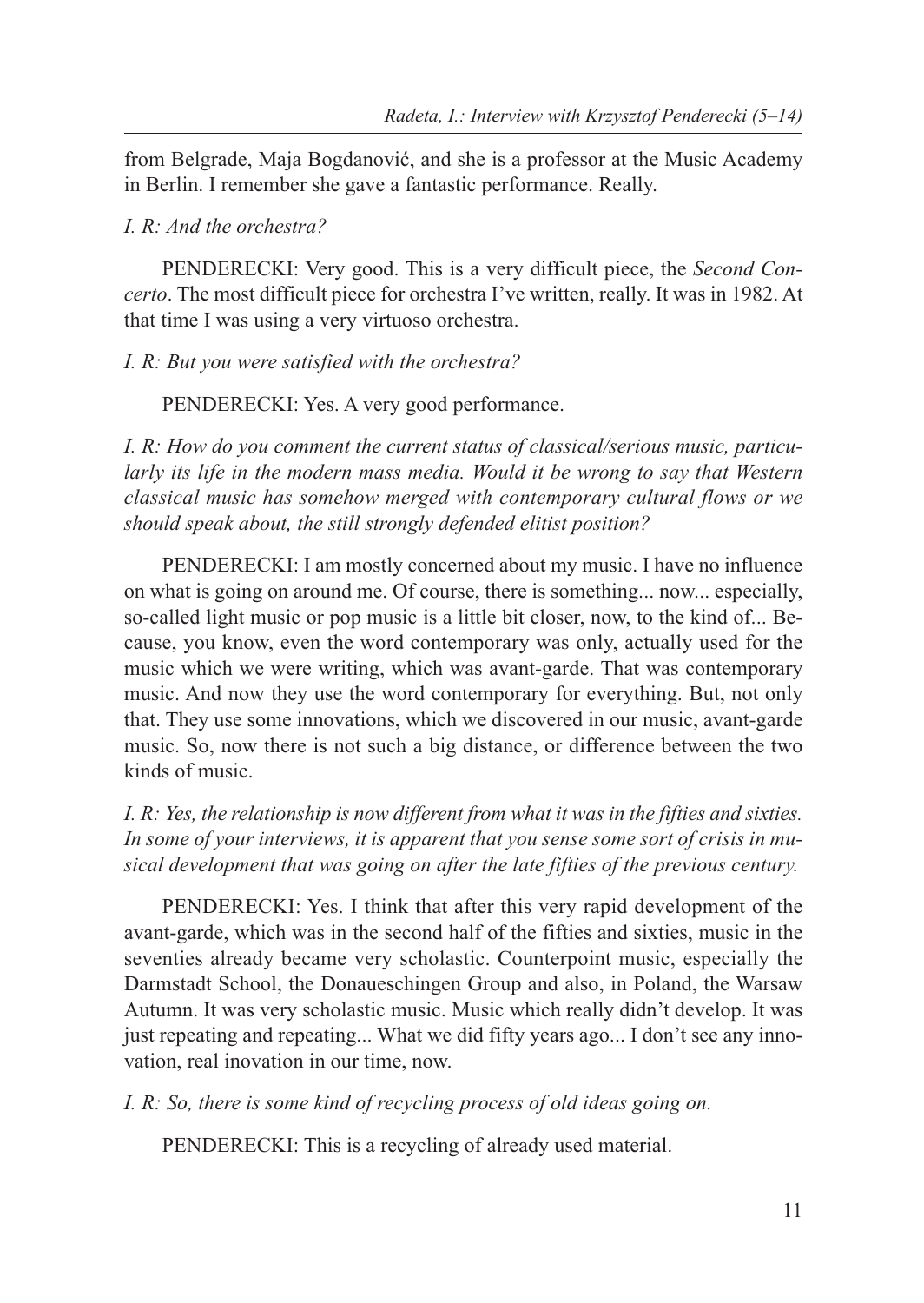*I. R: Why is this happening? Was this legacy too heavy?*

PENDERECKI: Yes. It's very simple. A lack of great talent, you know. Because, if you are writing very counterpoint music nobody can tell if it is really good or not, at the first view of the score. The score looks very complicated. Maybe it's genius or something.

*I. R: But you can't tell at the moment. You've mentioned the commercial aspect. Today, you have to sell your music.*

PENDERECKI: Yes, also sending in music for competitions. If the score looks very good, contemporary, maybe you will get the first prize. But a score written in a more classical way has no chance. It is a tendency. They think that the avant-garde can exist permanently. It cannot. Because we did what we had to do, at that time. That music cannot be continued.

*I. R: One important part of your compositional career is connected with films. As in your regular genres you are a very productive force. Can you...*

PENDERECKI: But I am not writing music for movies.

*I. R: Your music is used.*

PENDERECKI: My music has been used.

*I. R: Your name is there, in the movies, it's connected with them. Can you tell us something more about your collaboration with directors?*

PENDERECKI: There is no collaboration. It's just like... Kubrick called me one day in Kraków, and he asked me if I had the time and the will to write music for him, for the movie he was making. At the time, it was *Shining*. I said I was sorry. Then I was writing a piece for which I had already signed a contract. But I said: I can give you some ideas. Maybe a score, some pieces. He was listening to... and then he called me and he said: Yes, I decided that and that and the fragment of... And he really used fragments, only. Because, you know, a long piece... It was maybe 58 seconds, or something.

*I. R: Yes, but they function very well in the film context.*

PENDERECKI: Yes. But this is always the idea of the good director, who knows how to do it. And also, in the last two years, there was Vajda's movie, *Katyn*. He used my music and my student was helping him find the fragments. But now there are also other movies with my music. for which I just give permission, but not collaboration.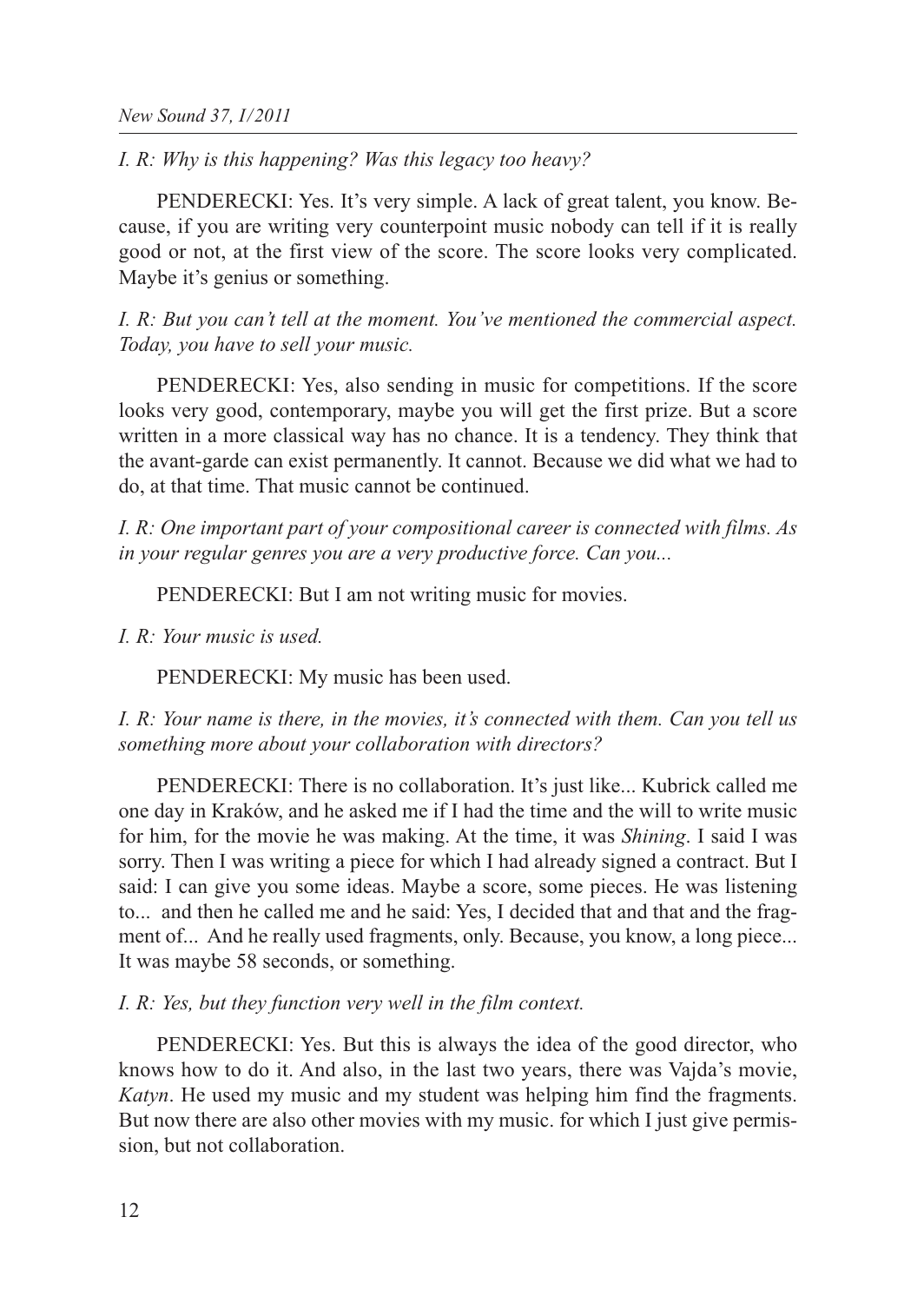*I. R: You are not involved in the process of film-making?*

PENDERECKI: No, no. But they sometimes do a very good job.

*I. R: Yes. We can agree that music is vital for a picture. So, it is important. Your music has its own life in the film.*

PENDERECKI: Yes. There are some people who know my music only through the fragments from movies. It's not my music, really. But it is such a time now. What can you do? I give permission because I think this is also a way for my music to belong. Some people never go to concerts, only to the movies.

*I. R: That is the aspect we were talking about. Because people today are not so interested in going to concerts. They listen to music in other circumstances. On the radio and so on. For the end, I would like to ask you for an elaboration of two of your brilliant metaphors. One is about a labyrinth, which is a representation of the artist's quest for an idea and also a challenge to his talent. And...*

PENDERECKI: I have several doctorates, *honoris causa*. *A propos*, also from Belgrade. But this was a scandal. Because I was talking at that time about the oppression by the Communists in Poland. It was such a scandal. The ambassador, who was planning to give a dinner for many people afterwards, canceled it after my speech. This was the speech I had to deliver after getting the title of *honoris causa* at several universities. This is that labyrinth. In many places in the world.

*I. R: But also in connection with the challenge of the composer's talent. Because the talent has to be great in order to pass through the whole labyrinth. I was thinking about that aspect.*

PENDERECKI: This is, of course, the idea that actually came to me from my park, which I planted. The labyrinth, now, is the second one. The labyrinth where you get lost, actually. The labyrinth in which you cannot follow a straight path. You have to change directions, to go back, start again... Exactly like the life of the artist. You make errors, of course. Many, many times. And then you have to go back. There are many roads leading to the wall. Many. But you have to choose.

*I. R: The composer needs to have strength to endure this path.*

PENDERECKI: Yes.

*I. R: The second metaphor concerns this notion of roots, both upward and downward, which is exemplified in the tree itself. You have a nice arboretum.*